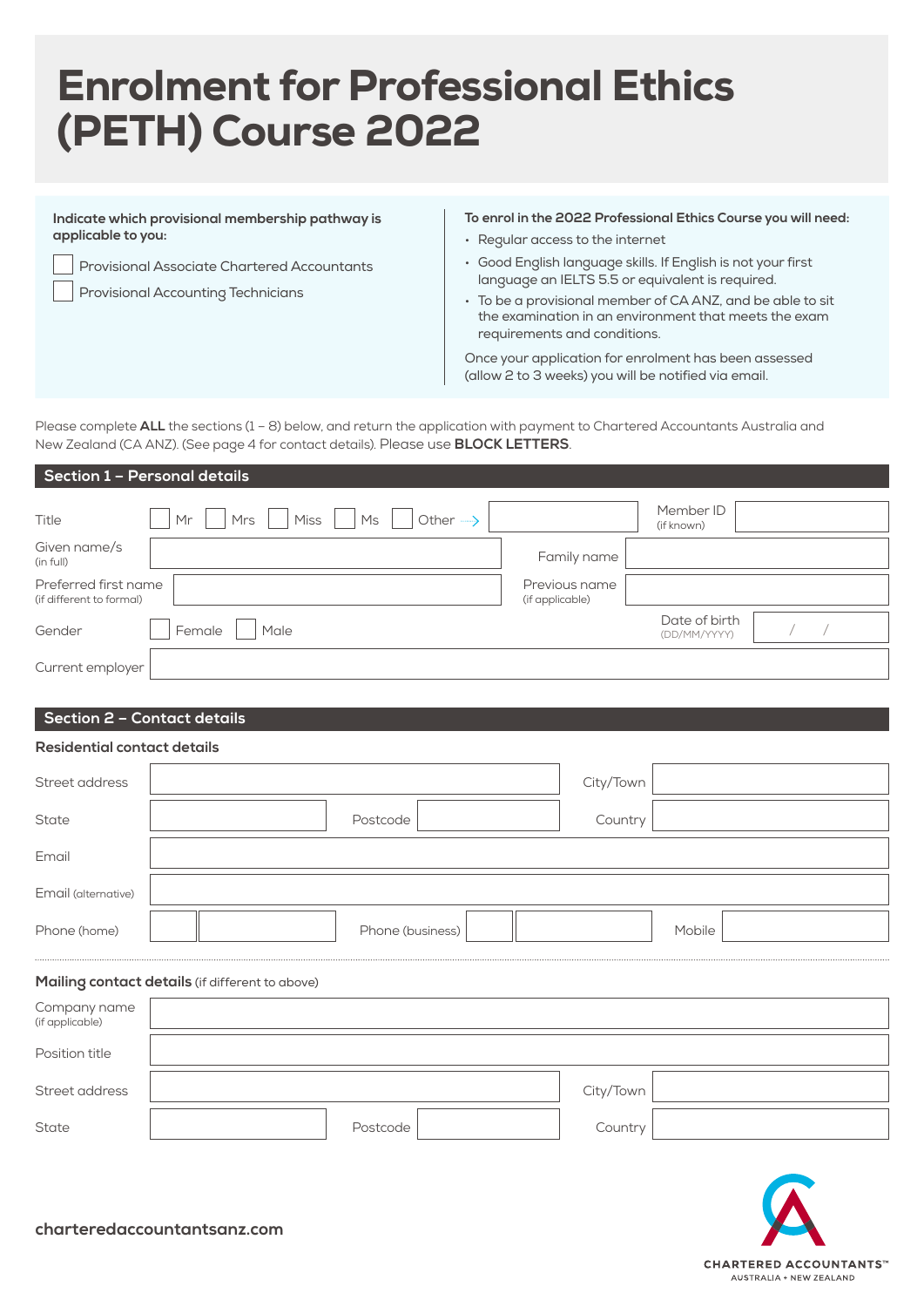## **Section 3 – Studying PETH**

Please tick to confirm that you would like to enrol in:

**2022 Professional Ethics (PETH) course** (up to six weeks online tuition)

For Provisional members to meet their professional competence requirements

## **Section 4 – 2022 PETH Course Examinations**

Tick the offering you wish to be enrolled in:

**PETH222 PETH322**

Exams are currently online:

|                         | <b>PFTH222</b>          | PETH322                  |
|-------------------------|-------------------------|--------------------------|
| <b>Enrolments Open</b>  | Tuesday, 22 March 2022  | Tuesday, 5 July 2022     |
| <b>Enrolments Close</b> | Tuesday, 26 July 2022   | Tuesday, 18 October 2022 |
| Course commencement     | Tuesday, 9 August 2022  | Tuesday, 25 October 2022 |
| Examination             | Tuesday, 4 October 2022 | Tuesday, 6 December 2022 |
| Result release          | Friday, 14 October 2022 | Friday, 16 December 2022 |

## **Section 5 – Student assistance**

To help us understand your needs and any special assistance you may require as part of your participation in the PETH course, please provide information in the space below concerning any disability, competency, learning difficulty or medical condition that may affect your learning or ability to sit the examination or otherwise participate in the module. You do not have to provide this information to us, but if you do not, we will not be able to offer you with special assistance. Please note that this information may be disclosed to third parties, including venues and/or supervisors who we have engaged to provide examination supervision on our behalf.

Contact the PETH team directly on **[peth@charteredaccountantsanz.com](mailto:peth%40charteredaccountantsanz.com?subject=)** if special assistance requirements arise or change after this enrolment form has been submitted.

## **Section 6 – Fees**

Please tick the box below to confirm the amount payable:

**2022 Professional Ethics course – Six weeks tuition and examination fee: \$345.00** including GST (\$300.00 excluding GST)

## **Pay by Credit card**

| Amex                    | Visa | <b>MasterCard</b> | Diners Club | Any |
|-------------------------|------|-------------------|-------------|-----|
| Card number             |      |                   |             |     |
| Expiry date             |      |                   |             |     |
| Cardholder<br>name      |      |                   |             |     |
|                         |      |                   |             |     |
| Cardholder<br>signature |      |                   |             |     |

variation to the total amount due please explain?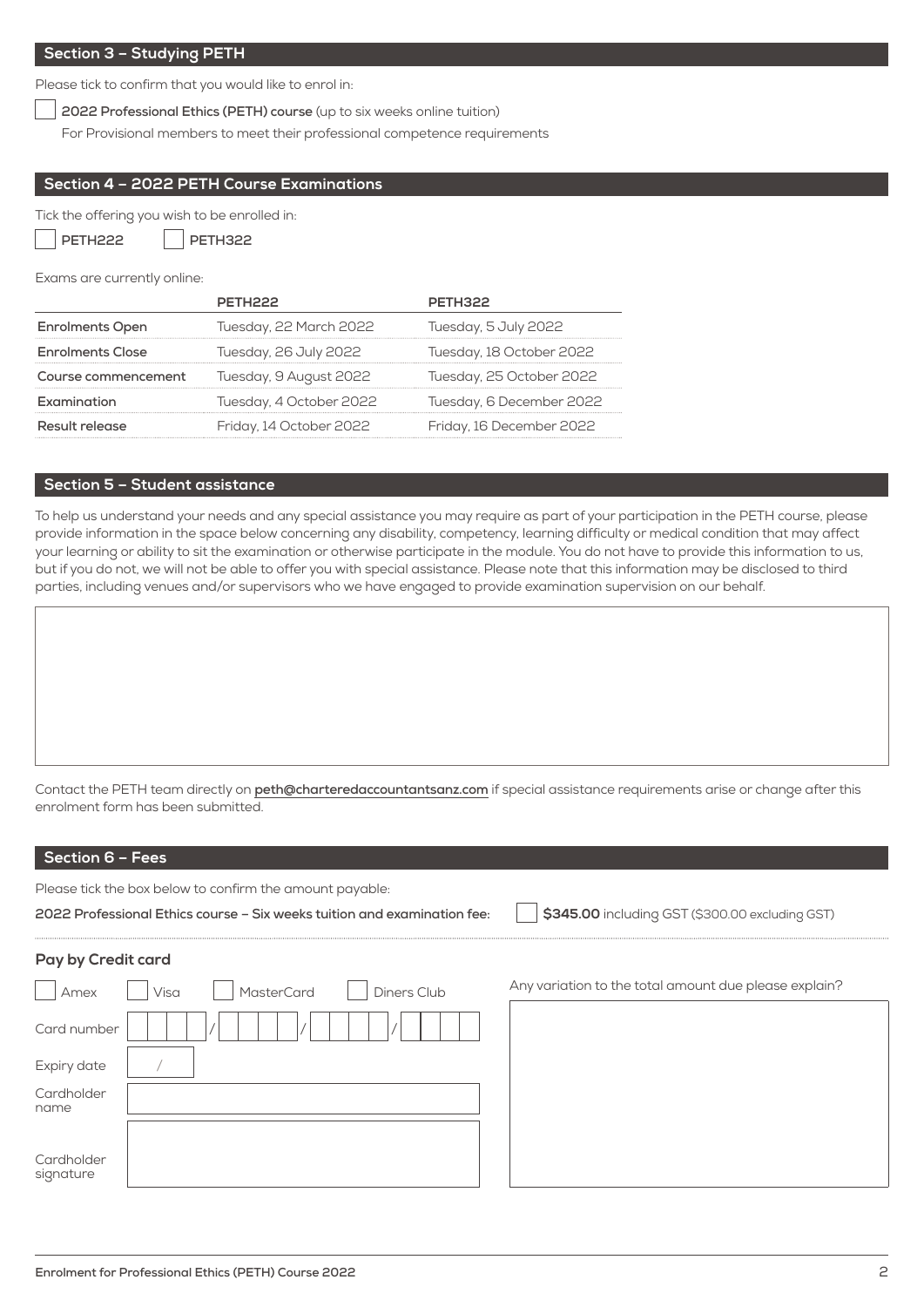# **Terms and Conditions**

These terms and conditions (**Terms**) govern Chartered Accountants Australia and New Zealand ABN 50 084 642 571 (**CA ANZ**) and each student enrolled in the Professional Ethics (**PETH**) course (**you**, or **your**).

- 1. You declare the information provided in this enrolment form to be true and honest.
- 2. You agree that CA ANZ may, at its sole discretion, retain the original of any of the PETH course assessment items submitted by you.
- 3. You agree that CA ANZ will not be obliged to return any assignments examination answer books or other materials lodged by you with CA ANZ.
- 4. You understand you may withdraw your enrolment in the PETH course, however, there is no option to defer, provide credit or transfer registration to another provisional member. Upon a cancellation, the refund amount is dependent on the notification period and circumstances resulting in the cancellation, as further detailed below:
	- (a) you will be entitled to a full refund, if withdrawing from the PETH on or before the course commencement date;
	- (b) if you withdraw from the PETH course between course commencement date and three (3) weeks prior to the scheduled examination date for that course, you will be eligible for a refund in the amount of \$149.50 (including GST). You acknowledge that you are not entitled to a full refund in these circumstances due to the administrative, third party and other costs incurred by CA ANZ as a result of your cancellation; and
	- (c) as a result of administrative, third party and other costs incurred by CA ANZ, requests for refunds outside of the timeframes referred to in clauses 7a and 7b of these Terms, will only be considered with exceptional circumstances and must be supported by medical or other documentation.
- 5. If you lodge a request to withdraw an enrolment from the PETH course with CA ANZ, you understand that:
	- (a) any refund due will be transferred to the same credit card used for the original enrolment;
	- (b) once your withdrawal request is processed, the decision is final and unable to be reversed; and
	- (c) once your withdrawal is processed, you will not be entitled to access the module materials or sit the assessments.
- 6. You understand that if you receive a "not yet competent" (NYC) result, but subject to clause 10 below, you will be entitled to:
	- (a) be transferred to the next PETH course; and
	- (b) sit the scheduled examination for that course (First Re-sit).
- 7. If you choose to be transferred to the next available PETH course and undertake your First Re-sit, as a result of administrative, third party and other costs incurred by CA ANZ, you will be required to pay a fee of \$149.50 (including GST) for the First Re-sit.
- 8. You acknowledge that:
	- (a) CA ANZ is an Australian registered body corporate which is formed in Australia; and
	- (b) the members of CA ANZ are not liable for the debts and liabilities of CA ANZ.
- 9. If a court determines that any provision of these Terms are invalid or not enforceable, that provision shall be read down or severed to the extent of the invalidity or unenforceability only, without affecting the remaining provisions of these Terms.
- 10. These Terms are governed by, and are to be construed in accordance with, the laws of New Zealand and each party submits to the non-exclusive jurisdiction of the courts New Zealand.
	-

# **I have read, understood and agree to the above Terms.**

# **Privacy Collection Statement**

Privacy is important to Chartered Accountants Australia and New Zealand (ABN 50 084 642 571) (**CA ANZ**), and its subsidiaries (each CA ANZ, we, us or our).

We collect, use and disclose personal information about the information you provide in this application for the purpose of assessing and administering the PETH course and providing you with special assistance (if required) in connection with your participation in the PETH course. If you do not provide the information requested by us, we may not be able to process or complete your application for PETH.

We will also use and disclose personal information (including sensitive information) as set out in our Privacy Policy, available at www.charteredaccountantsanz.com/privacy. It is likely that personal information will be disclosed to overseas recipients (as provided in our Privacy Policy, including the location of those entities). Our Privacy Policy sets out how CA ANZ handles personal information including how you can seek to access and correct your information or raise a privacy concern with us and how it will be dealt with.

This Privacy Statement also applies to and is adopted by the New Zealand Institute of Chartered Accountants (**NZICA**). NZICA may collect, store, use and disclose your personal information in the performance of its regulatory functions under the New Zealand Institute of Chartered Accountants Act 1996 (NZ) in accordance with this Privacy Statement.

CA ANZ is formed in Australia. Our members are not liable for our debts and liabilities.

**I have read, understood and agree to CA ANZ's Privacy Policy and the important information contained in the Privacy Statement above.**

Continued overleaf **>**